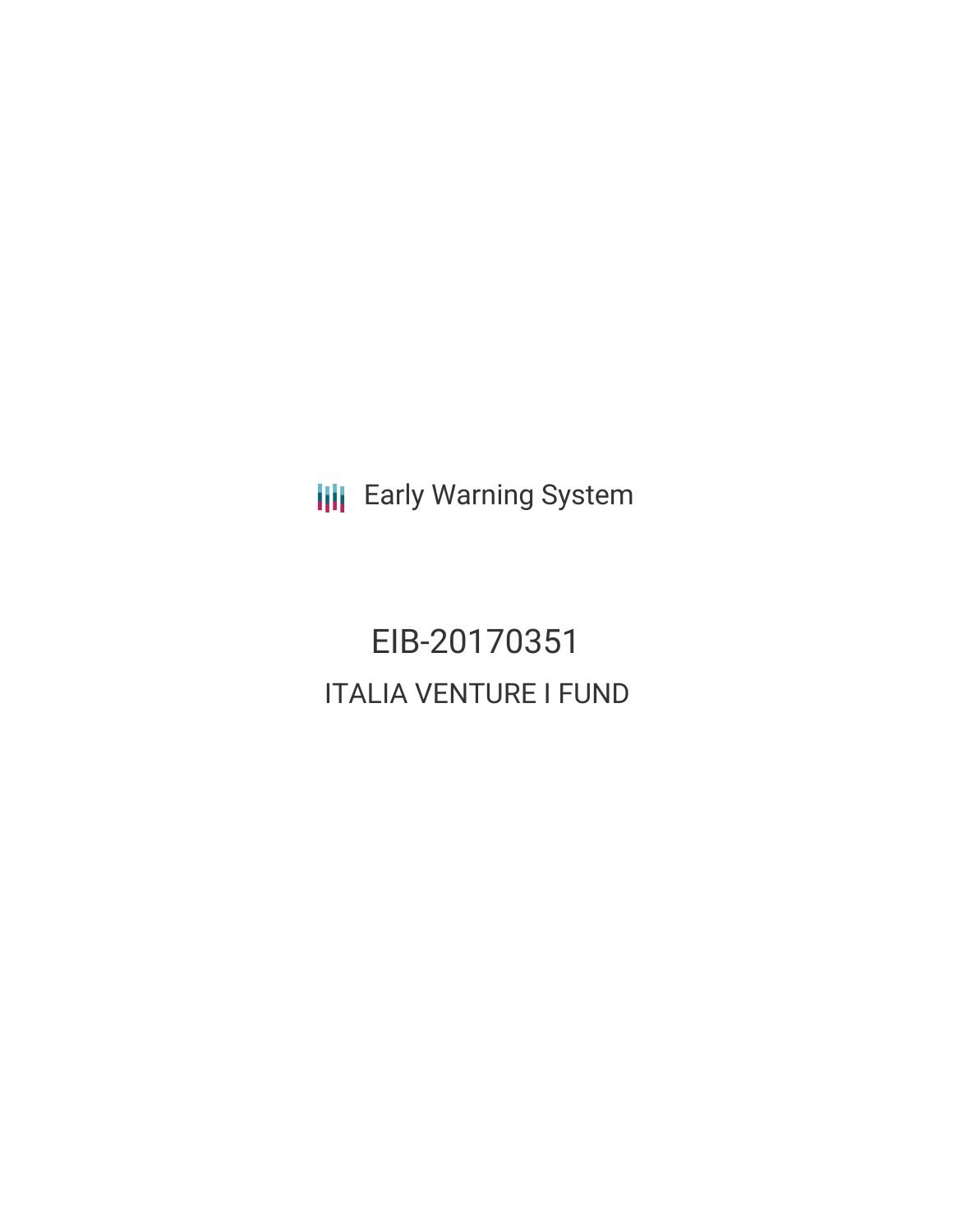| <b>Countries</b>               | Italy                          |
|--------------------------------|--------------------------------|
| <b>Financial Institutions</b>  | European Investment Bank (EIB) |
| <b>Status</b>                  | Approved                       |
| <b>Bank Risk Rating</b>        | U                              |
| <b>Voting Date</b>             | 2017-10-05                     |
| <b>Sectors</b>                 | Finance                        |
| <b>Investment Type(s)</b>      | Loan                           |
| <b>Investment Amount (USD)</b> | $$25.48$ million               |
| <b>Loan Amount (USD)</b>       | $$25.48$ million               |
| <b>Project Cost (USD)</b>      | $$117.14$ million              |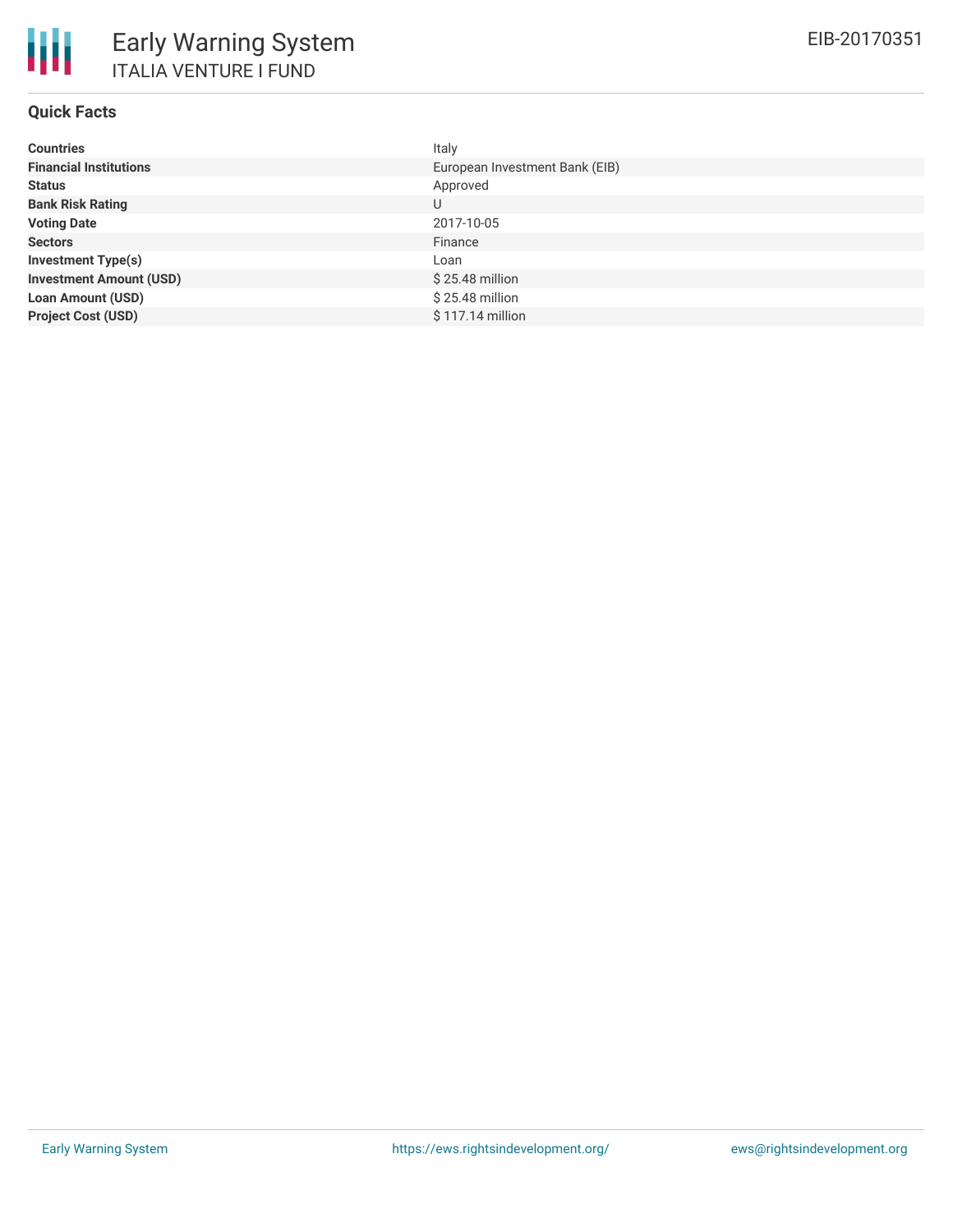

## **Project Description**

According to EIB website, the objective of the fund is to generate venture capital-like returns while supporting the Italian venture capital (VC)/innovation ecosystem. The operation entails a great potential for the Italian VC industry in terms of :

1. enhancing access to finance for innovative startups

2. sharing risks with Italian and/or international VC funds and allowing for a higher level of portfolio diversification

3. increasing the level of foreign direct investment (FDI) (given the fund's network of international counterparts that will be invited to co-invest in Italian ventures)

4. facilitating investment by venture arms of Italian corporates, which represent significant potential in terms of available capital to be deployed in innovative startups

5. spread of best practice thanks to the involvement of the EIB.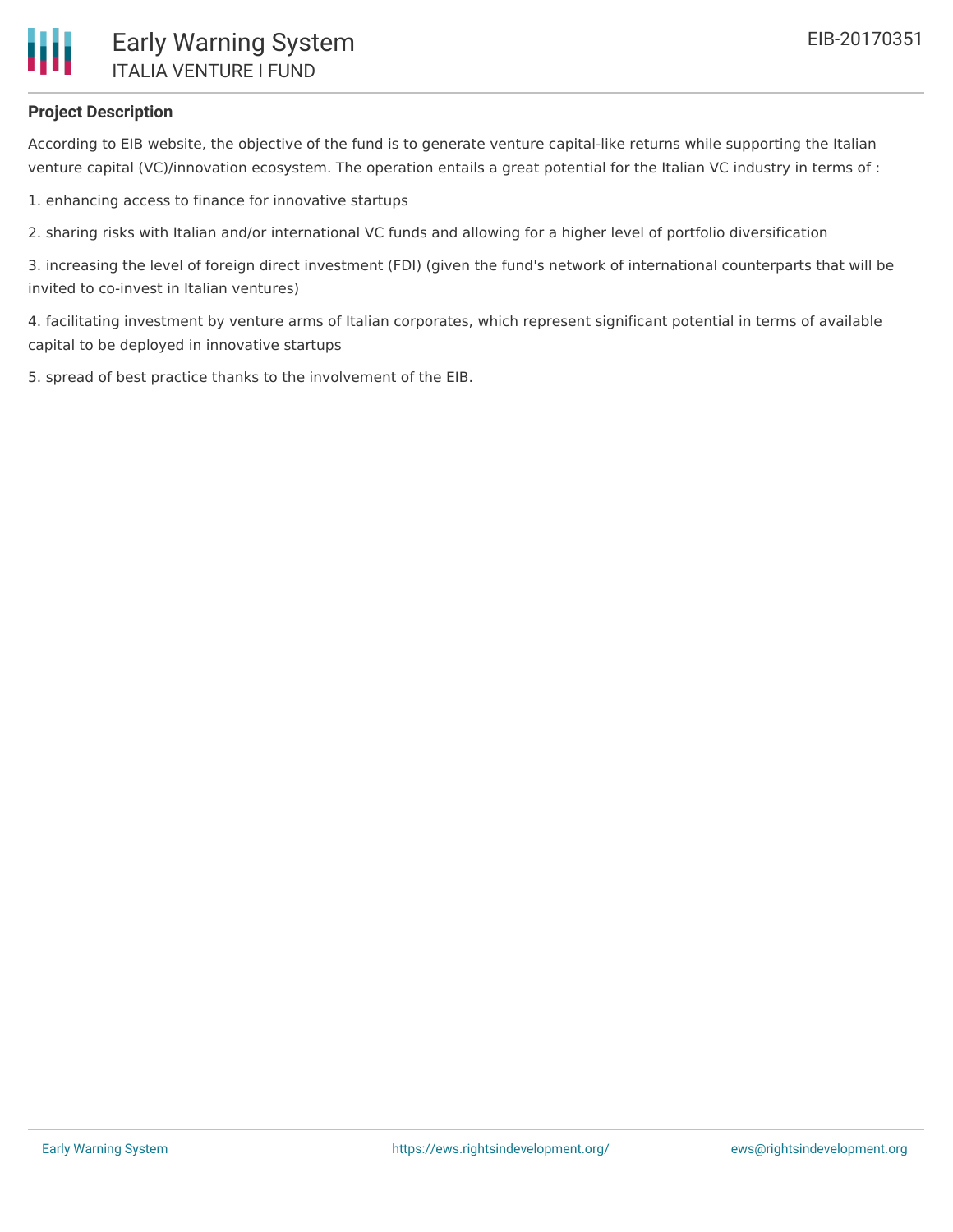## **Investment Description**

European Investment Bank (EIB)